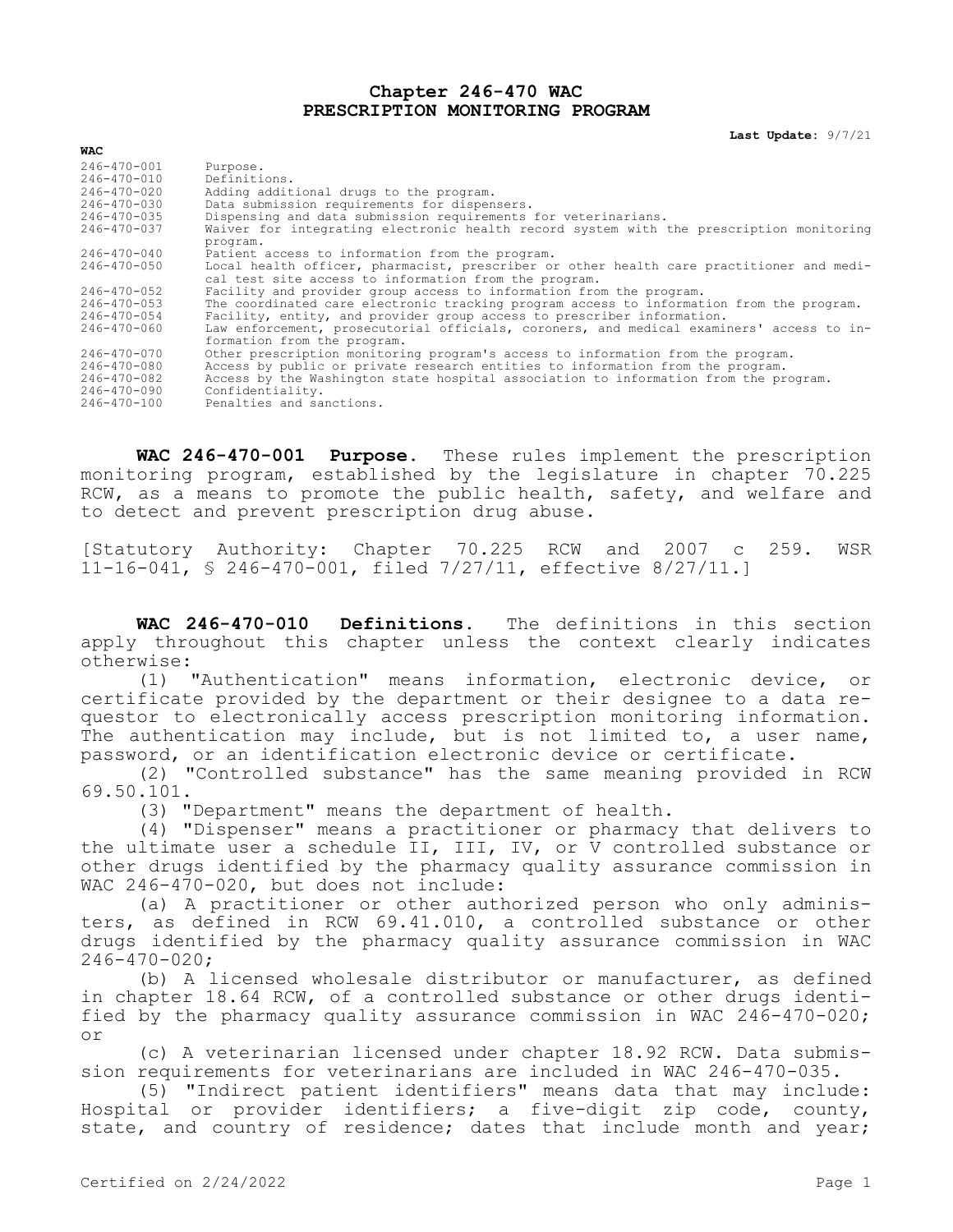age in years; and race and ethnicity; but does not include the patient's first name; middle name; last name; Social Security number; control or medical record number; zip code plus four digits; dates that include day, month, and year; or admission and discharge date in combination.

(6) "Local health officer" means the legally qualified physician who has been appointed as the health officer for a county or district health department, consistent with RCW 70.05.010(2).

(7) "Qualifying medical test site" means a medical test site licensed by the department under chapter 70.42 RCW, and certified as a drug testing laboratory by the United States department of health and human services, substance abuse and mental health services administration.

(8) "Patient" means the person or animal who is the ultimate user of a drug for whom a prescription is issued or for whom a drug is dispensed.

(9) "Patient address" means the current geographic location of the patient's residence. If the patient address is in care of another person or entity, the address of that person or entity is the "patient address" of record. When alternate addresses are possible, they must be recorded in the following order of preference:

(a) The geographical location of the residence, as would be identified when a telephone is used to place a 9-1-1 call; or

(b) An address as listed by the United States Postal Service; or

(c) The common name of the residence and town.

(10) "Pharmacist" means a person licensed to engage in the practice of pharmacy.

(11) "Prescriber" means a licensed health care professional with authority to prescribe controlled substances or legend drugs.

(12) "Prescription monitoring information" means information submitted to and maintained by the prescription monitoring program.

(13) "Program" means the prescription monitoring program established under chapter 70.225 RCW.

(14) "Valid photographic identification" means:

(a) A driver's license or instruction permit issued by any United States state or province of Canada. If the patient's driver's license has expired, the patient must also show a valid temporary driver's license with the expired card.

(b) A state identification card issued by any United States state or province of Canada.

(c) An official passport issued by any nation.

(d) A United States armed forces identification card issued to active duty, reserve, and retired personnel and the personnel's dependents.

(e) A merchant marine identification card issued by the United States Coast Guard.

(f) A state liquor control identification card. An official age identification card issued by the liquor control authority of any United States state or Canadian province.

(g) An enrollment card issued by the governing authority of a federally recognized Indian tribe located in Washington, if the enrollment card incorporates security features comparable to those implemented by the department of licensing for Washington drivers' licenses and are recognized by the liquor control board.

[Statutory Authority: RCW 70.225.020, 70.225.025, 70.225.040, and 2017 c 297. WSR 18-17-048, § 246-470-010, filed 8/8/18, effective 9/8/18.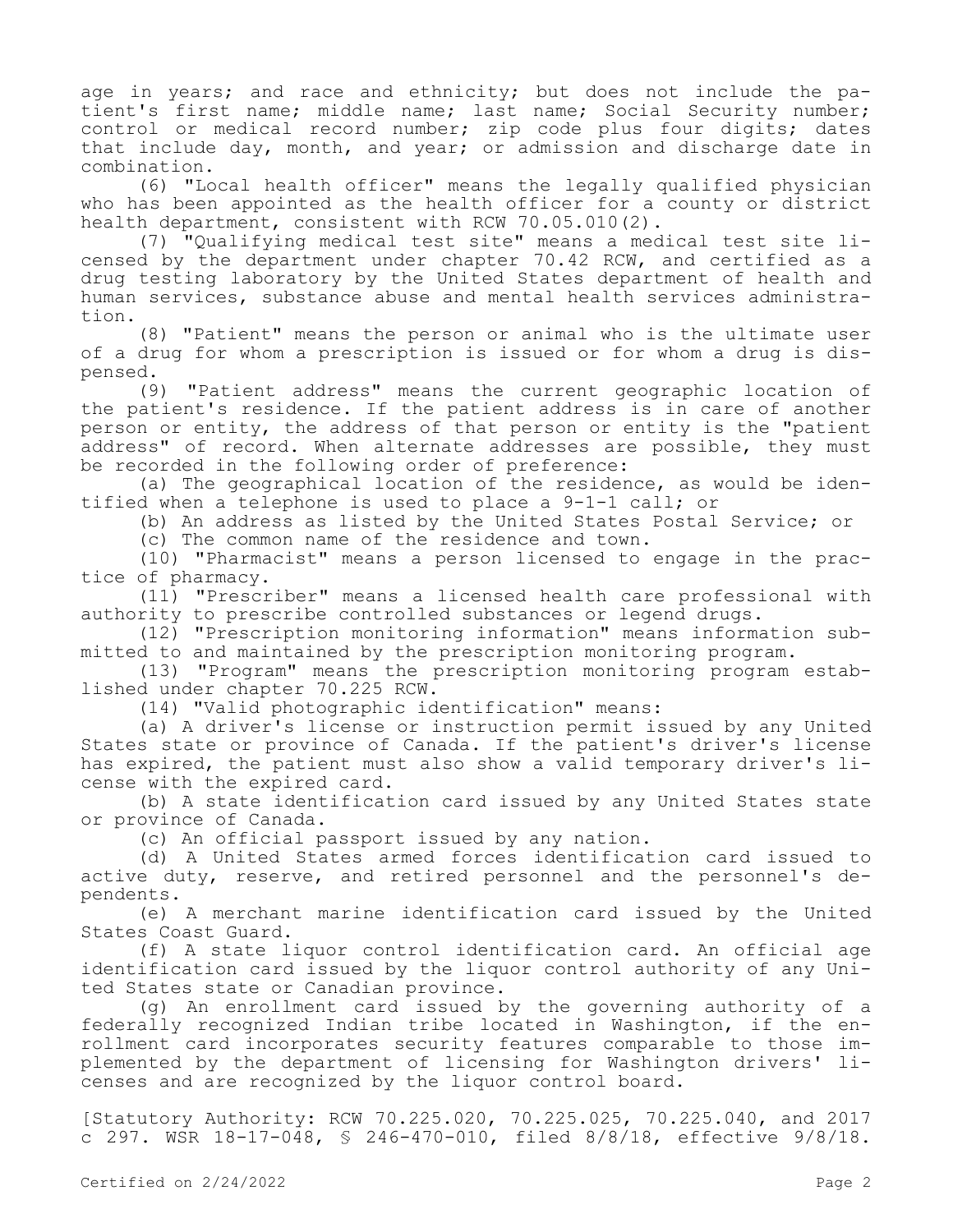Statutory Authority: Chapter 70.225 RCW and 2016 c 104, and 2015 c 259. WSR 17-18-103, § 246-470-010, filed 9/6/17, effective 10/7/17. Statutory Authority: RCW 70.225.020 and 70.225.025. WSR 14-07-099, \$<br>246-470-010, filed 3/18/14, effective 4/18/14; WSR 13-12-025, \$ 246-470-010, filed 3/18/14, effective 4/18/14; WSR 13-12-025, 246-470-010, filed 5/28/13, effective 6/28/13. Statutory Authority: Chapter 70.225 RCW and 2007 c 259. WSR 11-16-041, § 246-470-010, filed 7/27/11, effective 8/27/11.]

**WAC 246-470-020 Adding additional drugs to the program.** Pursuant to RCW 70.225.020, the pharmacy quality assurance commission may add additional drugs to the list of drugs being monitored by the program by requesting the department amend these rules.

[Statutory Authority: RCW 70.225.020 and 70.225.025. WSR 14-07-099, § 246-470-020, filed 3/18/14, effective 4/18/14. Statutory Authority: Chapter 70.225 RCW and 2007 c 259. WSR 11-16-041, § 246-470-020, filed 7/27/11, effective 8/27/11.]

**WAC 246-470-030 Data submission requirements for dispensers.**  (1) A dispenser shall provide to the department the dispensing information required by RCW 70.225.020 and this section for all scheduled II, III, IV, and V controlled substances and for drugs identified by the pharmacy quality assurance commission under WAC 246-470-020. Only drugs dispensed for more than one day use must be reported.

(2) Dispenser identification number. A dispenser shall acquire and maintain an identification number issued to dispensing pharmacies by the National Council for Prescription Drug Programs or a prescriber identifier issued to authorized prescribers of controlled substances by the Drug Enforcement Administration, United States Department of Justice.

(3) Submitting data. A dispenser shall submit data to the department electronically, as soon as readily available, but no later than one business day from the date of dispensing, and in the format required by the department. When the dispenser has not dispensed any drugs during a business day which require reporting, then within seven days the dispenser shall report that no drugs requiring reporting were dispensed. The notification shall be in a format established by the department.

(a) A dispenser shall submit for each dispensing the following information and any additional information required by the department:

(i) Patient identifier. A patient identifier is the unique identifier assigned to a particular patient by the dispenser;

(ii) Name of the patient for whom the prescription is ordered including first name, middle initial, last name, and generational suffixes, if any;

(iii) Patient date of birth;

(iv) Patient address;

(v) Patient gender and species code;

(vi) Drug dispensed;

(vii) Date of dispensing;

(viii) Quantity and days supply dispensed;

(ix) Refill and partial fill information;

(x) Prescriber identifiers including the National Provider Identifier and the Drug Enforcement Administration number including any suffix used;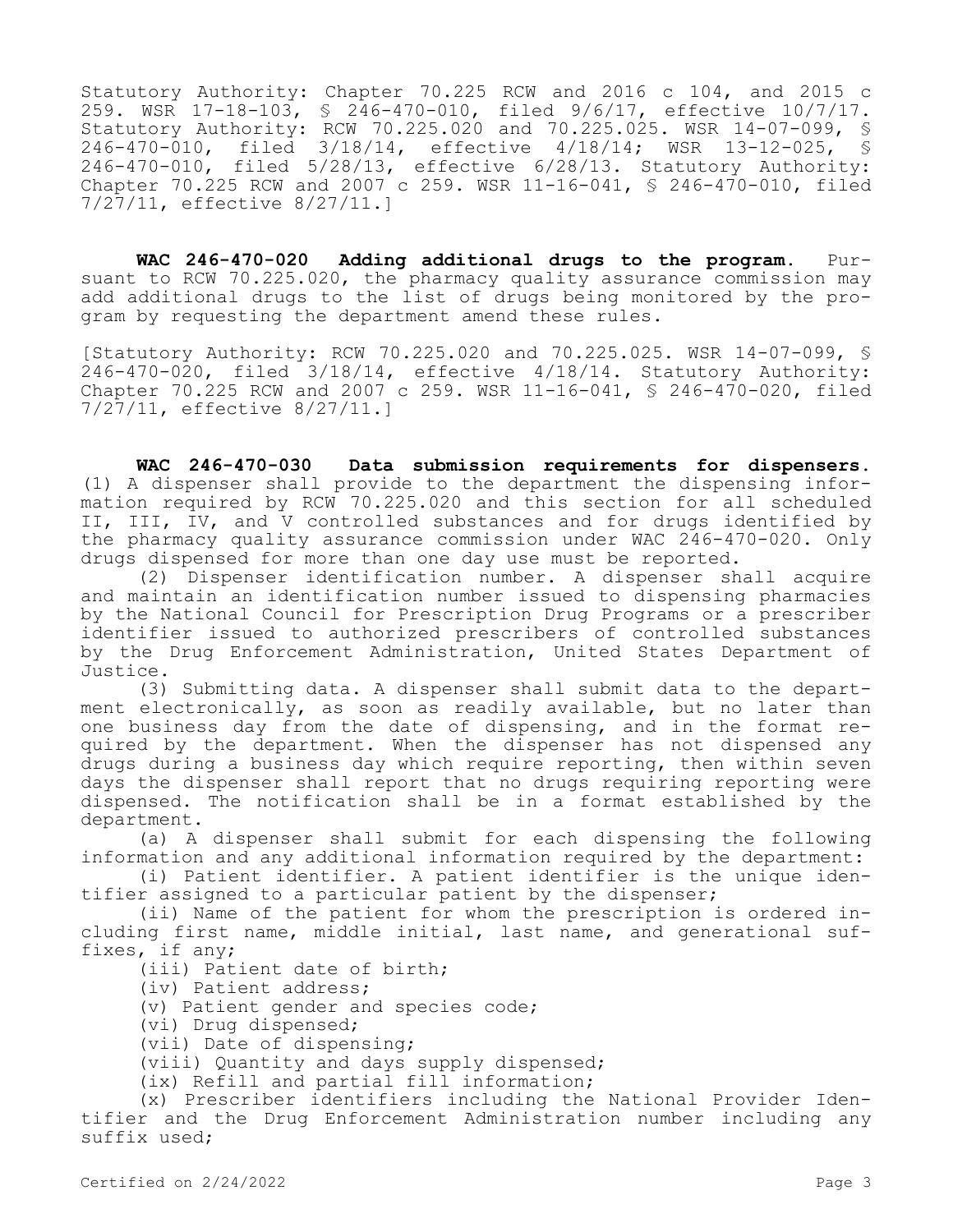(xi) Prescription issued date;

(xii) Dispenser identifiers including the Drug Enforcement Administration number and the National Provider Identifier;

(xiii) Prescription fill date and number;

(xiv) Source of payment indicated by one of the following:

(A) Private pay (cash, change, credit card, check);

(B) Medicaid;

(C) Medicare;

(D) Commercial insurance;

(E) Military installations and veterans affairs;

(F) Workers compensation;

(G) Indian nations;

(H) Other;

(xv) When practicable, the name of the person picking up or dropping off the prescription as verified by valid photographic identification; and

(xvi) The prescriber's and dispenser's business phone numbers.

(b) A nonresident, licensed pharmacy that delivers controlled substances, as defined in RCW 18.64.360, is required to submit only the transactions for patients with a Washington state zip code.

(c) Data submission requirements do not apply to:

(i) The department of corrections or pharmacies operated by a county for the purpose of providing medications to offenders in state or county correctional institutions who are receiving pharmaceutical services from a state or county correctional institution's pharmacy. A state or county correctional institution's pharmacy must submit data to the program related to each offender's current prescriptions for controlled substances upon the offender's release from a state or county correctional institution.

(ii) Medications provided to patients receiving inpatient services provided at hospitals licensed under chapter 70.41 RCW or patients of such hospitals receiving services at the clinics, day surgery areas, or other settings within the hospital's license where the medications are administered in single doses; or medications provided to patients receiving outpatient services provided at ambulatory surgical facilities licensed under chapter 70.230 RCW.

[Statutory Authority: RCW 70.225.025, 70.25.040 [70.225.040] and 70.225.020 as amended by 2019 c 314. WSR 21-11-088, § 246-470-030, filed  $5/18/21$ , effective  $6/18/21$ . Statutory Authority: RCW 70.225.020, 70.225.025, and 70.225.040. WSR 16-15-014, § 246-470-030, filed 7/8/16, effective 8/8/16. Statutory Authority: RCW 70.225.020 and 70.225.025. WSR 14-07-099, § 246-470-030, filed 3/18/14, effective 4/18/14; WSR 13-12-025, § 246-470-030, filed 5/28/13, effective 6/28/13. Statutory Authority: Chapter 70.225 RCW and 2007 c 259. WSR 11-16-041, § 246-470-030, filed 7/27/11, effective 8/27/11.]

**WAC 246-470-035 Dispensing and data submission requirements for veterinarians.** A veterinarian licensed under chapter 18.92 RCW shall provide to the department the dispensing information required by RCW 70.225.020 and as provided in this section for all schedule II, III, IV and V controlled substances and for drugs identified by the pharmacy quality assurance commission under WAC 246-470-020.

(1) Dispenser identification number. A veterinarian shall acquire and maintain a prescriber identifier issued to authorized prescribers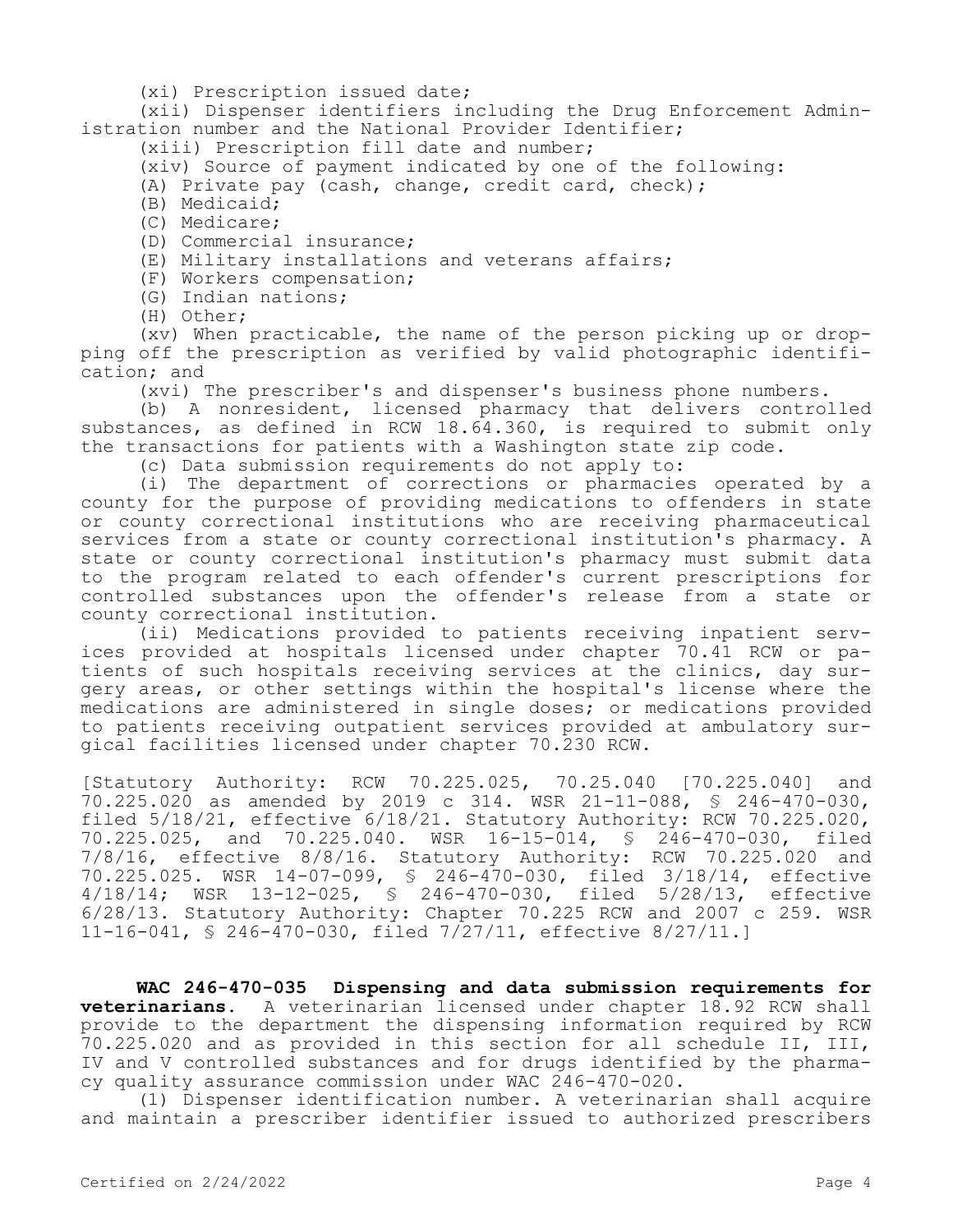of controlled substances by the Drug Enforcement Administration, United States Department of Justice.

(2) Submitting data. A veterinarian shall:

(a) Report data for schedule II, III, IV, and V controlled substances, and other required drugs identified by the pharmacy quality assurance commission under WAC 246-470-020, dispensed for more than a fourteen-day supply;

(b) Report data using either electronic or nonelectronic methods provided by the department;

(c) Submit data quarterly. Data must be reported on the following schedule:

| <b>Reporting Period</b> | <b>Report Due Date</b> |
|-------------------------|------------------------|
| January - March         | April 10               |
| April - June            | July 10                |
| July - September        | October 10             |
| October - December      | January 10             |

(d) Report the following data elements to the department for each schedule II, III, IV, and V controlled substance and other required drugs dispensed for more than a fourteen-day supply:

(i) Name of the animal for whom the drug is dispensed including name of the animal or the animal's species (example: Feline) and the owner's last name;

(ii) Animal's date of birth, or if date of birth is unknown, enter January 1st of the estimated birth year;

(iii) Owner's name including first name, middle initial, last name, and generational suffixes, if any;

(iv) Owner's address;

(v) Drug dispensed;

(vi) Date the drug was dispensed;

(vii) Quantity and days supply dispensed;

(viii) Prescriber identifier;

(ix) Dispenser identifier; and

(x) When practicable, the identification number from a valid photo identification card of the owner.

[Statutory Authority: RCW 70.225.020 and 70.225.025. WSR 14-07-099, § 246-470-035, filed 3/18/14, effective 4/18/14; WSR 13-12-025, § 246-470-035, filed 5/28/13, effective 6/28/13.]

**WAC 246-470-037 Waiver for integrating electronic health record system with the prescription monitoring program.** (1) A facility, entity, office, or provider group that is subject to the prescription monitoring program integration mandate requirement in RCW 70.225.090 (2)(a), and is experiencing an economic hardship, technological limitation, or other exceptional circumstances as stated in RCW 70.225.090 (2)(b), may submit an attestation to the department for a waiver from the integration mandate. The attestation must be submitted on forms provided by the department. The waiver is deemed granted upon submission.

(2) A facility, entity, office, or provider group that has been granted a waiver from the mandate in RCW  $70.225.090$  (2)(a) shall be exempt from the prescription monitoring program integration mandate for the calendar year in which the attestation is received by the department beginning with the effective date of this section.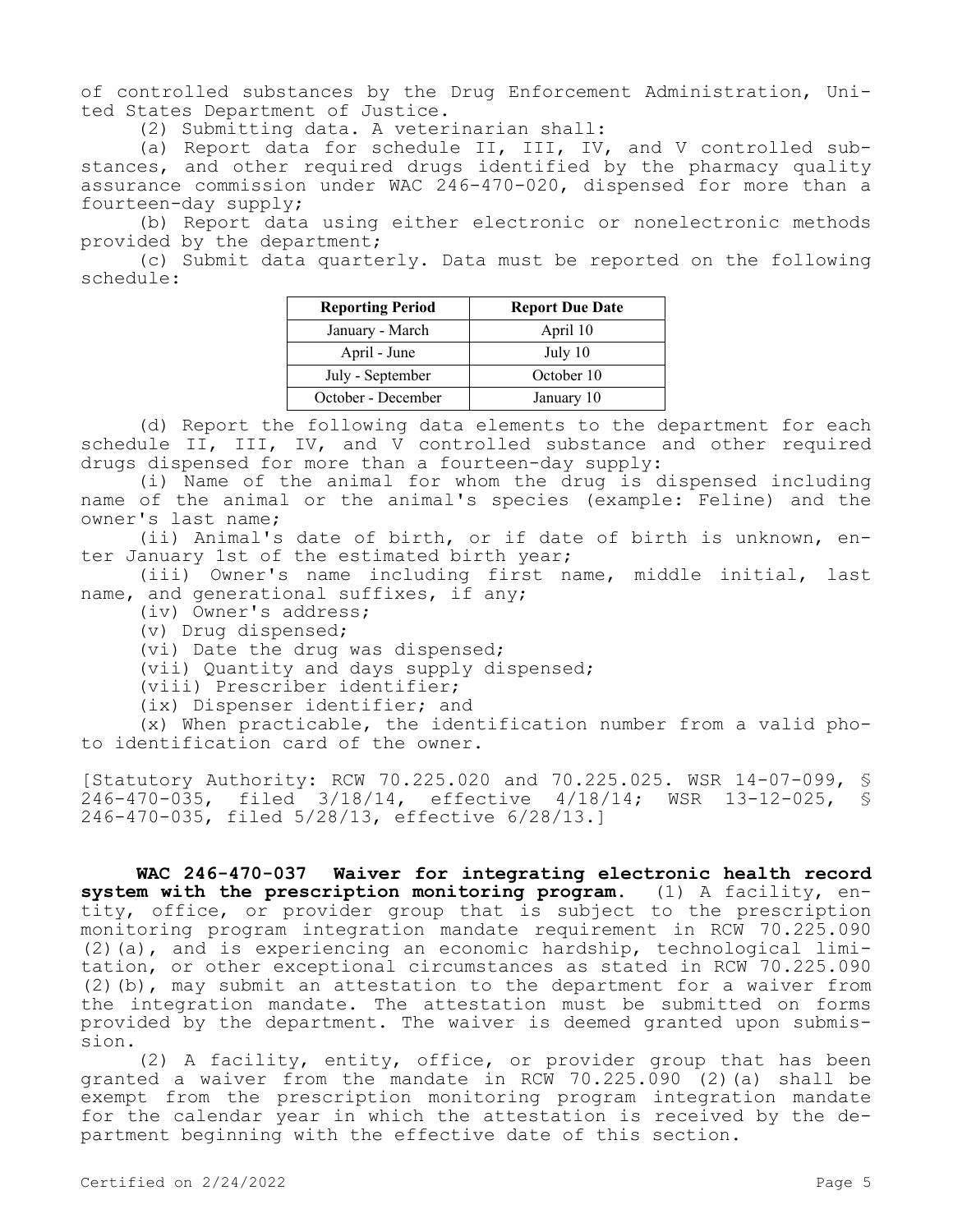(a) For economic hardship and technical limitation, a facility, entity, office, or provider group may submit up to three annual attestations, giving the facility, entity, office, or provider group up to three years to integrate its electronic health record with the prescription monitoring program.

(b) There is no limit on the number of other exceptional circumstance waivers under subsection (3)(c) of this section that a facility, entity, office, or provider group may submit.

(3) A facility, entity, office, or provider group may submit an attestation for a waiver from the mandate due to:

(a) Economic hardship in the following circumstances:

(i) A bankruptcy in the previous year or a waiver submitted under this chapter due to bankruptcy in the previous year;

(ii) Opening a new practice after January  $\overline{1}$ , 2020;

(iii) Operating a low-income clinic, that is defined as a clinic serving a minimum of thirty percent medicaid patients; or

(iv) Intent to discontinue operating in Washington prior to December 31, 2022;

(b) Technological limitations outside the control of the facility, entity, office, or provider group in the following circumstance: Integration of electronic health records system with the PMP through a method approved by the department is in process but has not yet been completed;

(c) Other exceptional circumstances include:

(i) Providing services as a free clinic;

(ii) The internet speed or bandwidth required to integrate an electronic health record with the prescription monitoring program through a method approved by the department is not available;

(iii) The technology to connect the electronic health record of the entity requesting the waiver to the prescription monitoring program through a method approved by the department does not exist;

(iv) Fewer than one hundred prescriptions for Schedule II-V drugs are generated in a calendar year; or

(v) Unforeseen circumstances that stress the practitioner or health care system in such a way that compliance is not possible. Examples may include, but are not limited to, natural disasters, widespread health care emergencies, unforeseen barriers to integration, or unforeseen events that result in a statewide emergency.

[Statutory Authority: RCW 70.225.025 and 2019 c 314. WSR 21-19-018, § 246-470-037, filed 9/7/21, effective 10/8/21.]

**WAC 246-470-040 Patient access to information from the program.**  A patient or a patient's personal representative may obtain a report listing all prescription monitoring information that pertains to the patient.

(1) Procedure for obtaining information. A patient or a patient's personal representative requesting information pursuant to this section shall submit a written request in person at the department, or at any other place specified by the department. The written request must be in a format established by the department.

(2) Identification required. The patient or the patient's personal representative must provide valid photographic identification prior to obtaining access to the information requested in this section.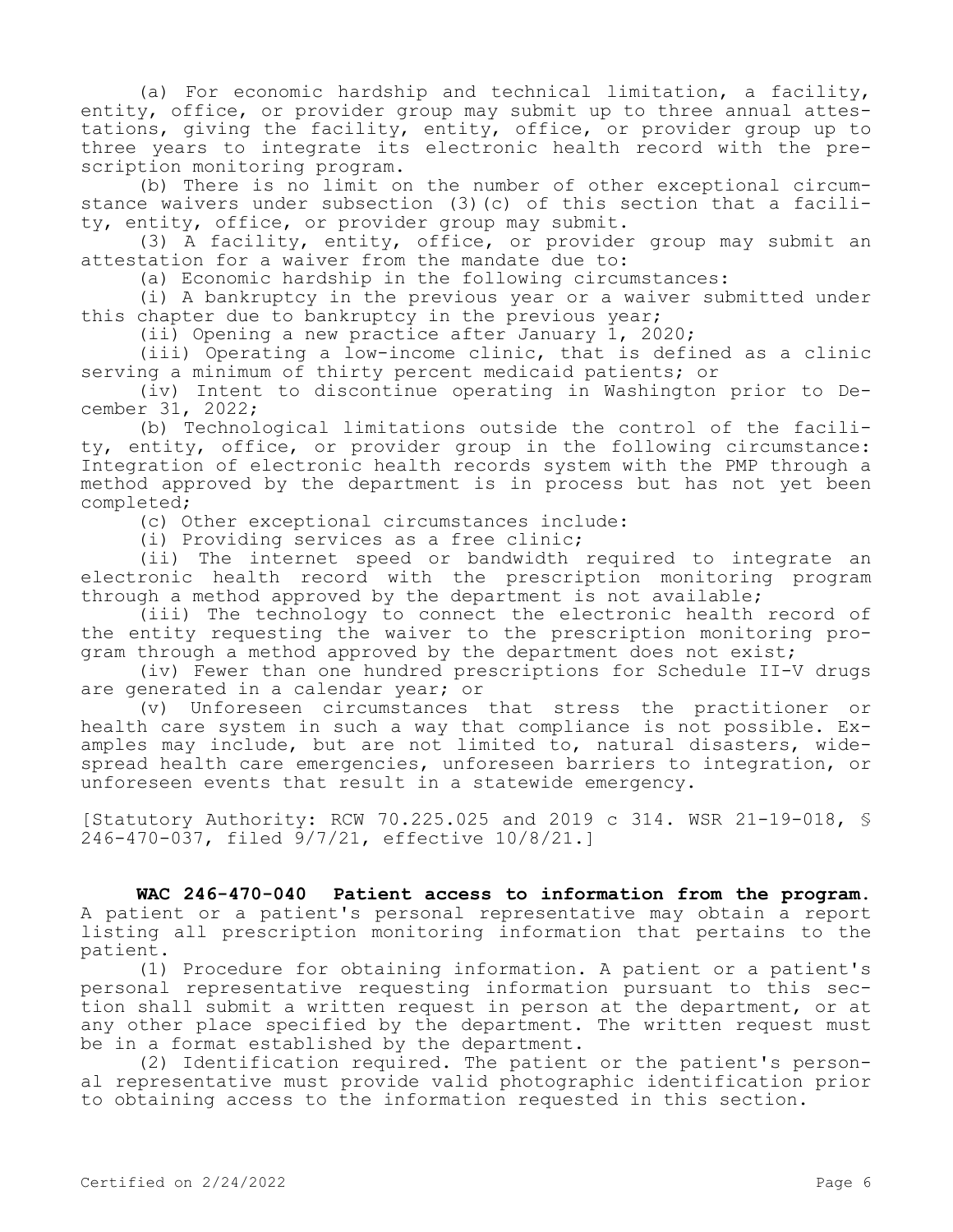(3) Proof of personal representation. Before obtaining access to the information pursuant to this section, a personal representative shall provide either:

(a) An official attested copy of the judicial order granting them authority to gain access to the health care records of the patient;

(b) In the case of parents or legal guardian(s) of a minor child, a certified copy of the birth certificate of the minor child or other certified legal documents establishing parentage or guardianship; or

(c) In the case of persons holding power of attorney, the original document establishing the power of attorney.

(4) The department may verify the patient authorization by any reasonable means prior to providing the information to the patient's personal representative.

[Statutory Authority: RCW 70.225.020, 70.225.025, and 70.225.040. WSR 16-15-014, § 246-470-040, filed 7/8/16, effective 8/8/16. Statutory Authority: Chapter 70.225 RCW and 2007 c 259. WSR 11-16-041, § 246-470-040, filed 7/27/11, effective 8/27/11.]

## **WAC 246-470-050 Local health officer, pharmacist, prescriber or other health care practitioner and medical test site access to information from the program.** (1) Access.

(a) The local health officer or a licensed health care practitioner authorized by the local health officer may obtain prescription monitoring information for the purposes of patient follow-up and care coordination following a controlled substance overdose event.

(b) A pharmacist, prescriber, or licensed health care practitioner authorized by a prescriber or pharmacist may obtain prescription monitoring information relating to their patients, for the purpose of providing medical or pharmaceutical care.

(c) A qualifying medical test site may have access to prescription monitoring information for the purpose of providing assistance to a prescriber or dispenser for determining medications an identified patient, in the care of the prescriber or dispenser, is taking.

(2) Registration for access.

(a) A local health officer, pharmacist, prescriber, or licensed health care practitioner authorized by a local health officer, prescriber or pharmacist shall register by using the registration process established by the department in order to receive an authentication to access the electronic system.

(b) Staff of a qualifying medical test site, meeting requirements of (a) of this subsection may register for access by using the registration process established by the department.

(3) Verification by the department. The department shall verify the authentication and identity of the local health officer, pharmacist, prescriber, licensed health care practitioner authorized by a local health officer, prescriber or pharmacist, or staff of a qualifying medical test site before allowing access to any prescription monitoring information. The qualifying medical testing laboratory's registered substance abuse and mental health services administration responsible person must designate and report to the program those staff who may access the prescription monitoring information.

(4) Procedure for accessing prescription information.

(a) A local health officer, pharmacist, prescriber, licensed health care practitioner authorized by a local health officer, prescriber or pharmacist, or staff of a qualifying medical test site cen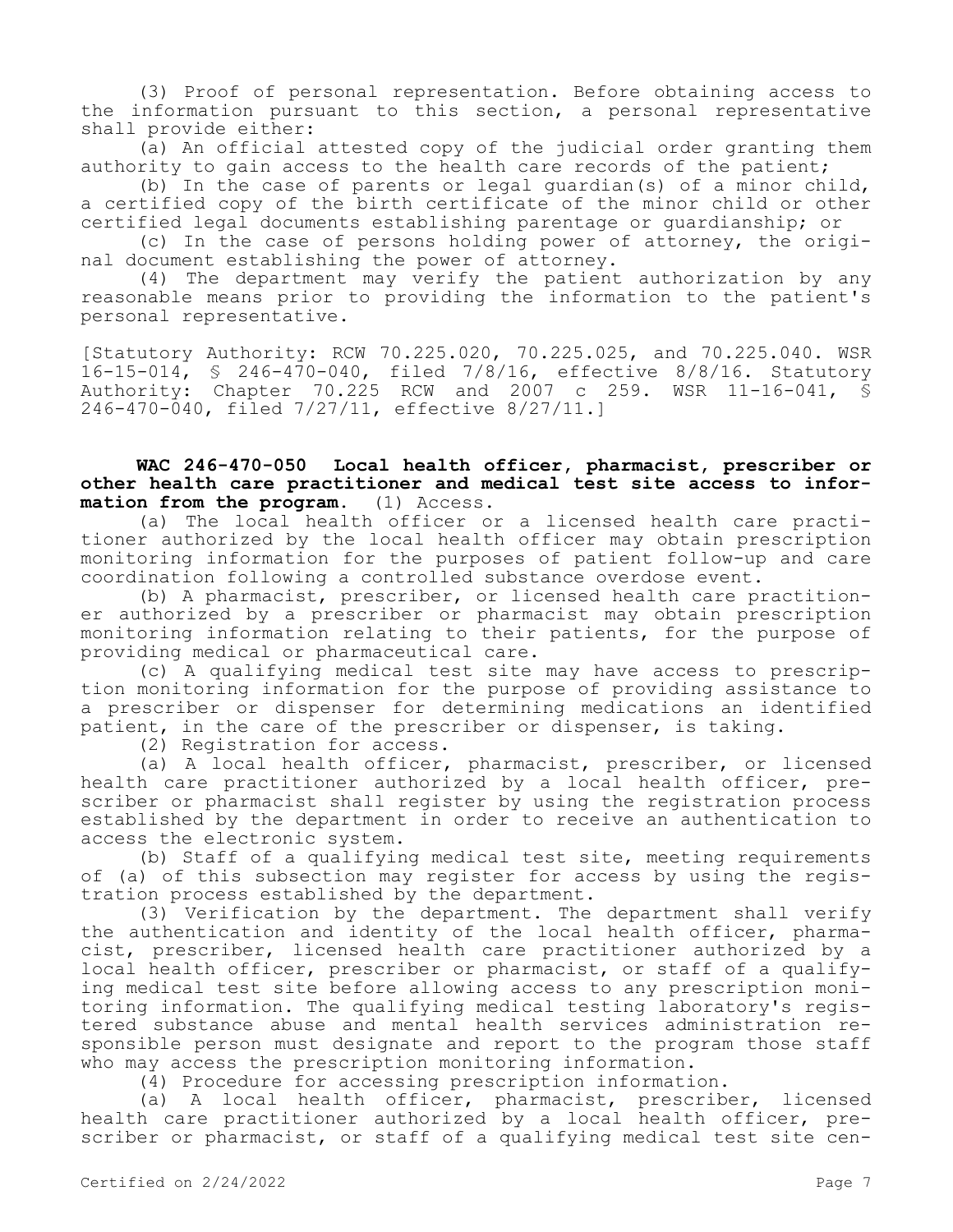ter may access information from the program electronically, using the authentication issued by the department or the department's designee.

(b) A local health officer, pharmacist, prescriber, or licensed health care practitioner authorized by a local health officer, prescriber or pharmacist may alternately submit a written request via mail or facsimile transmission in a manner and format established by the department.

(5) Reporting lost or stolen authentication. If the authentication issued by the department is lost, missing, or the security of the authentication is compromised, the local health officer, pharmacist, prescriber, licensed health care practitioner authorized by a local health officer, prescriber or pharmacist, or staff of a qualifying medical test site shall notify the department's designee by telephone and in writing as soon as reasonably possible.

(6) All requests for, uses of, and disclosures of prescription monitoring information by authorized persons must be consistent with the mandate as outlined in RCW 70.225.040 and this chapter.

[Statutory Authority: RCW 70.225.020, 70.225.025, 70.225.040, and 2017 c 297. WSR 18-17-048, § 246-470-050, filed 8/8/18, effective 9/8/18. Statutory Authority: Chapter 70.225 RCW and 2016 c 104, and 2015 c 259. WSR 17-18-103, § 246-470-050, filed 9/6/17, effective 10/7/17. Statutory Authority: RCW 70.225.020, 70.225.025, and 70.225.040. WSR 16-15-014, § 246-470-050, filed 7/8/16, effective 8/8/16. Statutory Authority: Chapter 70.225 RCW and 2007 c 259. WSR 11-16-041, § 246-470-050, filed 7/27/11, effective 8/27/11.]

**WAC 246-470-052 Facility and provider group access to information from the program.** (1) Access.

(a) A health care facility or entity may have access to prescription monitoring information for the purpose of providing medical or pharmaceutical care to the patients of the facility or entity or for quality improvement purposes, provided that the facility or entity is licensed by the department, operated by the federal government, or a federally recognized Indian tribe.

(b) A health care provider group of five or more prescribers may have access to prescription monitoring information for the purpose of providing medical or pharmaceutical care to the patients, or for quality improvement purposes, provided that all prescribers in the provider group are licensed by the department, the provider group is operated by the federal government or a federally recognized Indian tribe.

(2) Registration for access. A facility or entity identified in subsection (1)(a) of this section or a provider group of five or more prescribers identified in subsection (1)(b) of this section may register for access by using the registration process established by the department.

(3) Verification by the department. The department or its designee shall verify the authentication and identity of the facility, entity, or provider group before allowing access to any prescription monitoring information.

(4) Procedure for accessing prescription information. A facility, entity, or provider group identified in subsection (1) of this section must access information from the program electronically through a method approved by the department.

(5) If the connection between the facility, entity, or provider group and the program is compromised, the facility, entity, or provid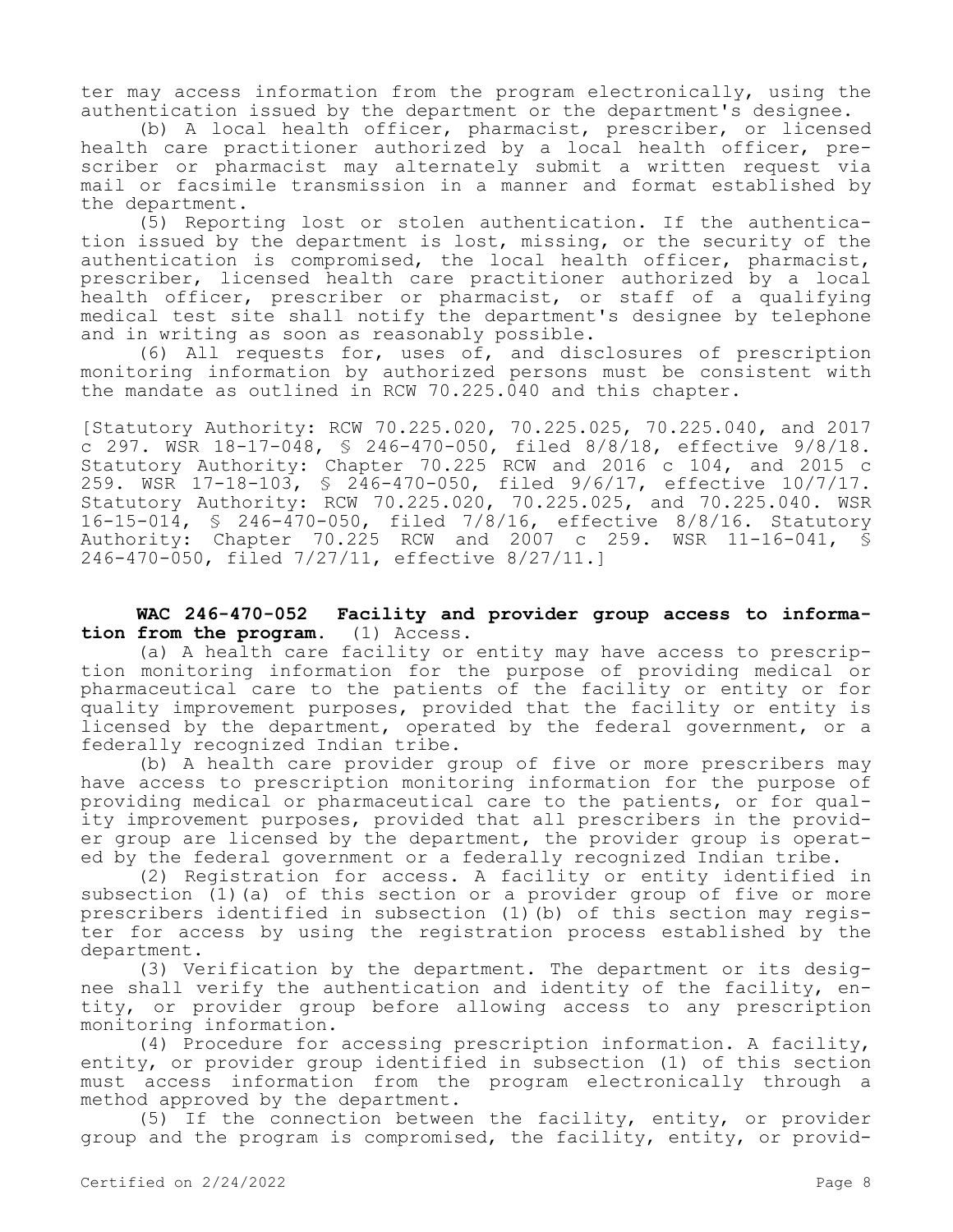er group shall notify the department's designee by telephone and in writing as soon as reasonably possible.

(6) All requests for, uses of, and disclosures of prescription monitoring information by authorized persons must be consistent with the mandate as outlined in RCW 70.225.040 and this chapter.

[Statutory Authority: RCW 70.225.025, 70.25.040 [70.225.040] and 70.225.020 as amended by 2019 c 314. WSR 21-11-088, § 246-470-052, filed 5/18/21, effective 6/18/21. Statutory Authority: RCW 70.225.020, 70.225.025, 70.225.040, and 2017 c 297. WSR 18-17-048, § 246-470-052, filed 8/8/18, effective 9/8/18. Statutory Authority: Chapter 70.225 RCW and 2016 c 104, and 2015 c 259. WSR 17-18-103, § 246-470-052, filed 9/6/17, effective 10/7/17.]

**WAC 246-470-053 The coordinated care electronic tracking program access to information from the program.** (1) Access. The coordinated care electronic tracking program may have access to data for the purposes of:

(a) Providing program data to emergency department personnel when the patient registers in the emergency department; and

(b) Providing notice to the patient's providers, appropriate care coordination staff, and prescribers listed in the patient's prescription monitoring program record when the patient has experienced a controlled substance overdose event.

(2) Registration for access. The coordinated care electronic tracking program may register for access by using the registration process established by the department.

(3) Verification by the department. The department or its designee shall verify the authentication and identity of the coordinated care electronic tracking program before allowing access to any prescription monitoring information.

(4) Procedure for accessing prescription data. The coordinated care electronic tracking program must access data from the program electronically through a method approved by the department. The data shall only be retained long enough by the tracking program to create the report needed by emergency department personnel when the patient registered or to provide notice of an overdose event.

(5) If the secure connection between the coordinated care electronic tracking program and the program is compromised, the coordinated care electronic tracking program shall notify the department's designee by telephone and in writing as soon as reasonably possible.

(6) All requests for, uses of, and disclosures of prescription monitoring information by authorized persons must be consistent with the mandate as outlined in RCW 70.225.040 and this chapter.

[Statutory Authority: RCW 70.225.025, 70.25.040 [70.225.040] and 70.225.020 as amended by 2019 c 314. WSR 21-11-088, § 246-470-053, filed  $5/18/21$ , effective  $6/18/21$ . Statutory Authority: RCW 70.225.020, 70.225.025, 70.225.040, and 2017 c 297. WSR 18-17-048, § 246-470-053, filed 8/8/18, effective 9/8/18.]

**WAC 246-470-054 Facility, entity, and provider group access to prescriber information.** (1) Access. Facilities, entities, and provider groups which have elected to receive information as identified in WAC 246-470-052 shall receive quarterly reports from the department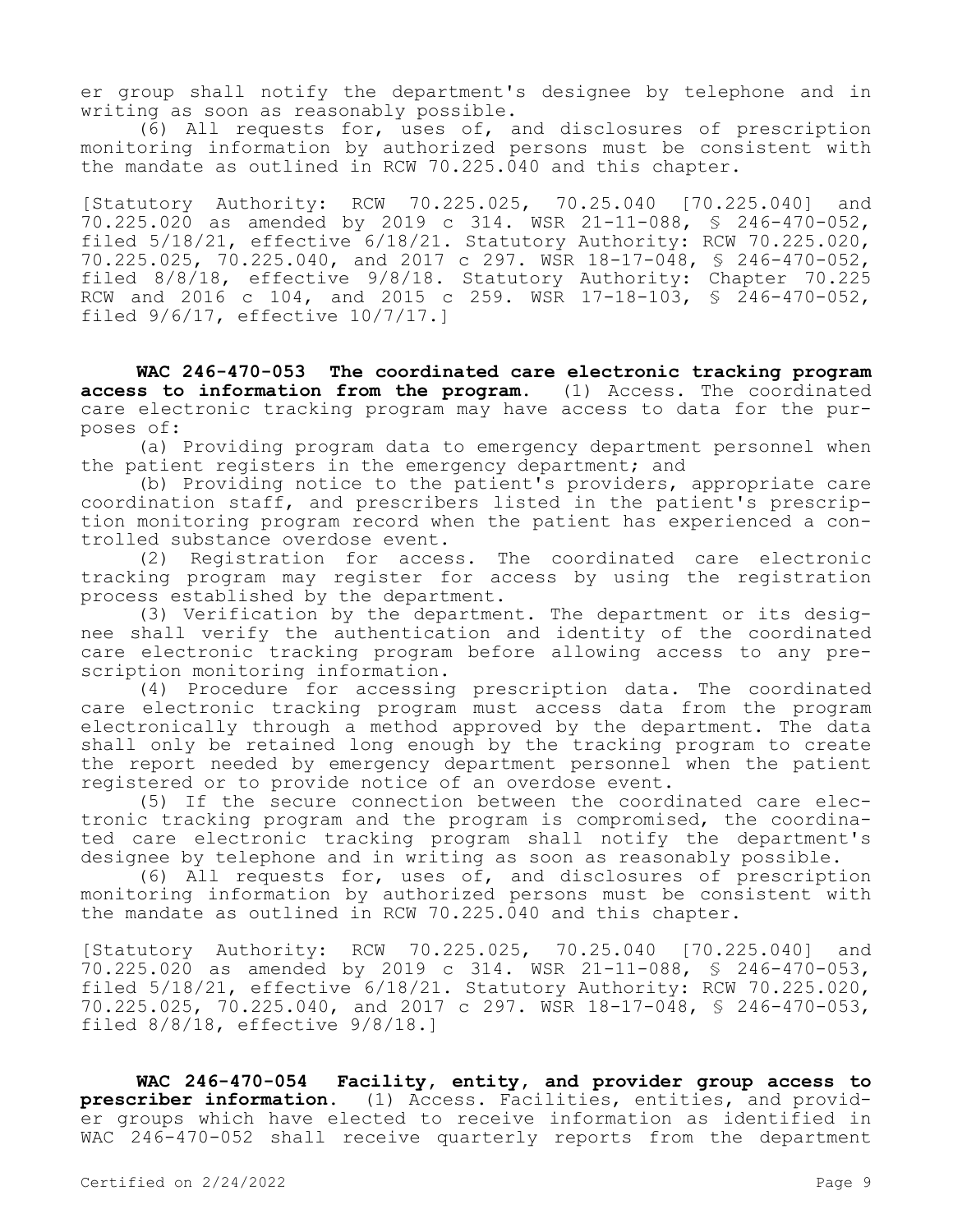with facility or entity and individual prescriber information for quality improvement purposes of the facility, entity, or provider group.

(2) Requesting a report. The facility, entity, or provider group shall submit a request for each quarterly report using a format established by the department and containing the names and credentials of the providers they employ.

(3) Verification. The department will establish a process for verifying the point of contact at each facility, entity or provider group who will receive the report.

(4) Providing a report. The department will establish a secure method for delivering the report to the facility, entity or provider group.

(5) All requests for, uses of, and disclosures of prescription monitoring information by authorized persons must be consistent with the mandate as outlined in RCW 70.225.040 and this chapter.

[Statutory Authority: RCW 70.225.020, 70.225.025, 70.225.040, and 2017 c 297. WSR 18-17-048, § 246-470-054, filed 8/8/18, effective 9/8/18.]

**WAC 246-470-060 Law enforcement, prosecutorial officials, coroners, and medical examiners' access to information from the program.**  Local, state, federally recognized tribe, or federal law enforcement officials and prosecutorial officials may obtain prescription monitoring information for a bona fide specific investigation involving a designated person. A local, state, federally recognized tribe, or federal coroner or medical examiner may obtain prescription monitoring information for a bona fide specific investigation to determine cause of death.

(1) Registration for access. Local, state, federally recognized tribe, or federal law enforcement officials, prosecutorial officials, coroners, and medical examiners shall register with the department in order to receive an authentication to access information from the program. The registration process shall be established by the department.

(2) Verification by the department. The department shall verify the authentication and identity of local, state, federally recognized tribe, or federal law enforcement officials, prosecutorial officials, coroners, and medical examiners before allowing access to any prescription monitoring information.

(3) Procedure for accessing prescription information. Local, state, federally recognized tribe, or federal law enforcement officials, prosecutorial officials, coroners and medical examiners may access information from the program electronically using the authentication issued by the department.

(4) Local, state, federally recognized tribe, or federal law enforcement officials and prosecutorial officials shall electronically attest that the requested information is required for a bona fide specific investigation involving a designated person prior to accessing prescription monitoring information.

(5) Local, state, federally recognized tribe, or federal coroner or medical examiners shall electronically attest that the requested information is required for a bona fide specific investigation to determine cause of death prior to accessing prescription monitoring information.

(6) Local, state, federally recognized tribe, or federal law enforcement officials, prosecutorial officials, coroners and medical ex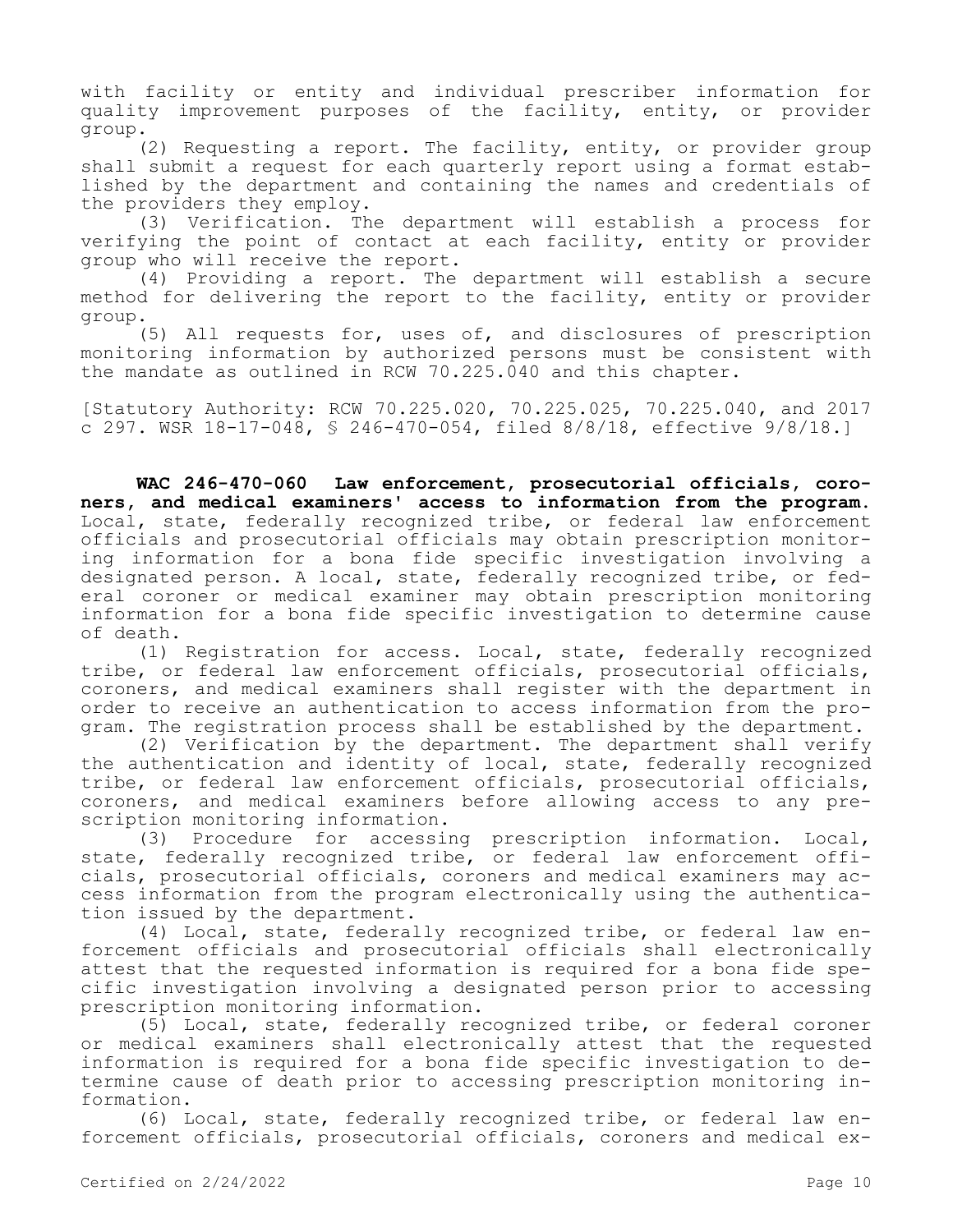aminers may alternately submit a written request via mail or facsimile transmission in a format established by the department. The written request must contain an attestation that the requested information is required for a bona fide specific investigation involving a designated person or for a bona fide specific investigation to determine cause of death.

(7) Reporting lost or stolen authentication. If the authentication issued by the department is lost, missing, or the security of the authentication is compromised, the local, state, federally recognized tribe, and federal law enforcement officials, prosecutorial officials, coroners or medical examiners shall notify the department by telephone and in writing as soon as reasonably possible.

(8) All requests for, uses of, and disclosures of prescription monitoring information by authorized persons must be consistent with the program's mandate as outlined in RCW 70.225.040 and this chapter.

[Statutory Authority: RCW 70.225.020, 70.225.025, and 70.225.040. WSR 16-15-014, § 246-470-060, filed 7/8/16, effective 8/8/16. Statutory Authority: Chapter 70.225 RCW and 2007 c 259. WSR 11-16-041, § 246-470-060, filed 7/27/11, effective 8/27/11.]

**WAC 246-470-070 Other prescription monitoring program's access to information from the program.** Established prescription monitoring programs may obtain prescription monitoring information for requests from within their jurisdiction that do not violate the provisions of this chapter or chapter 70.225 RCW.

(1) The other prescription monitoring program must provide substantially similar protections for patient information as the protections provided in chapter 70.225 RCW.

(2) The department may share information with other prescription monitoring programs qualified under this section through a clearinghouse or prescription monitoring program information exchange that meets federal health care information privacy requirements.

(3) All requests for, uses of, and disclosures of prescription monitoring information by authorized persons must be consistent with the program's mandate as outlined in RCW 70.225.040 and this chapter.

[Statutory Authority: Chapter 70.225 RCW and 2007 c 259. WSR 11-16-041, § 246-470-070, filed 7/27/11, effective 8/27/11.]

**WAC 246-470-080 Access by public or private research entities to information from the program.** (1) The department may provide prescription monitoring information in a format established by the department to any public or private entity for statistical, research, or educational purposes.

(2) Before the department releases any requested information, the department shall remove information that could be used to identify individual patients, dispensers, prescribers, and persons who received prescriptions from dispensers.

(3) To obtain information from the program a public or private entity shall submit a request in a format established by the department.

(4) All requests for, uses of, and disclosures of prescription monitoring information by the requesting entity must be consistent